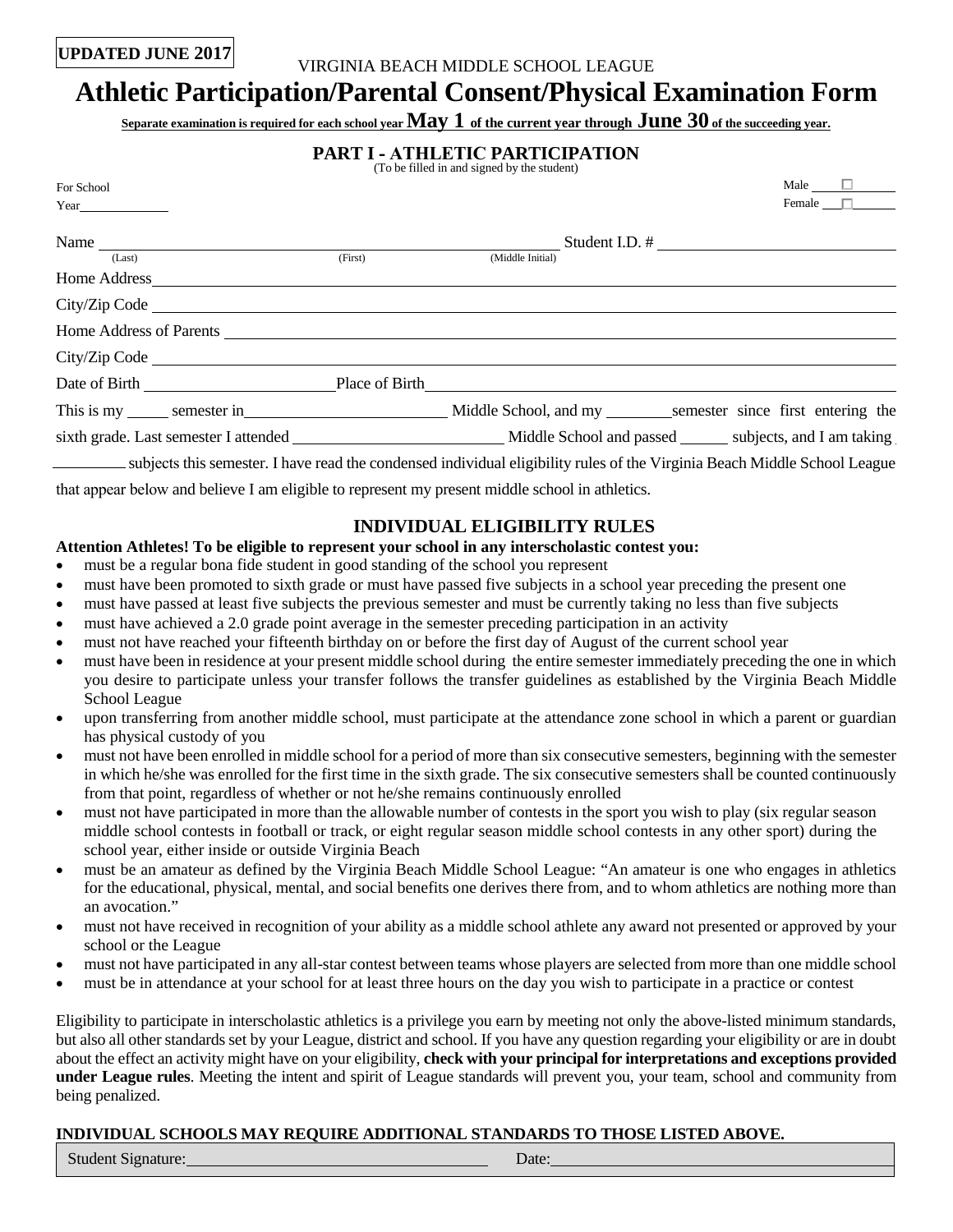#### **PART II - MEDICAL HISTORY- Answer "Yes" or "No" to the questions below. The pre-participation physical examination is not a substitute for a thorough annual examination by a student's primary care physician**

| This form must be completed and signed, prior to the physical examination, for review by examining physician.<br>Explain "Yes" answers below with number of the question. Circle questions you don't know the answers to. |        |                |                                                                                                               |        |        |
|---------------------------------------------------------------------------------------------------------------------------------------------------------------------------------------------------------------------------|--------|----------------|---------------------------------------------------------------------------------------------------------------|--------|--------|
| <b>GENERAL MEDICAL HISTORY</b>                                                                                                                                                                                            | Yes    | N <sub>0</sub> | <b>MEDICAL QUESTIONS (cont.)</b>                                                                              | Yes    | No     |
| 1. Has a doctor ever denied or restricted your participation in<br>Sports for any reason?                                                                                                                                 |        | $\Box$         | 29. Do you have groin pain or a painful bulge or hernia in the<br>groin area?                                 | □      | □      |
| 2. Do you currently have an ongoing medical condition? If so,<br>Please identify: $\Box$ Asthma $\Box$ Anemia $\Box$ Diabetes                                                                                             | □      | П              | 30. Have you had mononucleosis (mono) within the last month?                                                  | □      | ◻      |
| Infections Other.<br>Have you ever spent the night in the hospital?<br>3.                                                                                                                                                 | □      | □              | 31. Do you have any rashes, pressure sores, or other skin<br>problems?                                        | □      | □      |
| 4. Have you ever had surgery?                                                                                                                                                                                             | □      | □              | 32. Have you ever had a herpes or MRSA skin infection?                                                        | 囗      | ◻      |
| HEART HEALTH QUESTIONS ABOUT YOU                                                                                                                                                                                          | Yes    | N <sub>0</sub> | 33. Are you currently taking any medication on a daily basis?                                                 | $\Box$ | $\Box$ |
| 5. Have you ever passed out or nearly passed out DURING or<br>AFTER exercise?                                                                                                                                             |        | 口              | 34. Have you ever had a head injury or concussion? If so, date of<br>last injury:                             | $\Box$ | ⊡      |
| 6. Have you ever had discomfort, pain, or pressure in your chest<br>during exercise?                                                                                                                                      | 口      | $\Box$         | 35. Have you ever had numbness, tingling, or weakness in your<br>arms or legs after being hit or falling?     | □      | ◫      |
| 7. Does your heart race or skip beats during exercise?                                                                                                                                                                    | □      | $\Box$         | 36. Do you have headaches with exercise?                                                                      | $\Box$ | □      |
| 8. Has a doctor ever told you that you have (check all that apply):<br>$\Box$ A heart murmur<br>$\Box$ High Blood Pressure                                                                                                | □      | □              | 37. Have you ever been unable to move your arms or legs after<br>being hit or falling?                        | $\Box$ | 口      |
| $\Box$ High cholesterol<br>$\Box$ A heart infection<br>Kawasaki disease<br>Other                                                                                                                                          |        |                | 38. When exercising in heat, do you have severe muscle cramps<br>or become ill?                               | $\Box$ | □      |
| 9. Has a doctor ever ordered a test for your heart?<br>(for ex: ECG/EKG, echocardiogram)                                                                                                                                  | □      | □              | 39. Has a doctor told you that you or someone in your family has<br>sickle cell trait or sickle cell disease? | $\Box$ | □      |
| 10. Do you get lightheaded or feel more short of breath than<br>expected during exercise?                                                                                                                                 | 囗      | $\Box$         | 40. Have you had any other blood disorders?                                                                   | □      | □      |
| 11. Have you ever had an unexplained seizure?                                                                                                                                                                             | $\Box$ | $\Box$         | 41. Have you had any problem with your eyes or vision?                                                        | □      | ◻      |
| HEART HEALTH QUESTIONS ABOUT YOUR FAMILY<br>12. Has any family member or relative died of heart problems or                                                                                                               | Yes    | No             | 42. Do you wear glasses or contact lenses?                                                                    | П      | 口      |
| had an unexpected sudden death before age 50 (including<br>drowning, unexplained car accident or sudden infant death<br>syndrome)?                                                                                        | □      | □              | 43. Do you wear protective eyewear, such as goggles or face<br>shield?                                        | $\Box$ | $\Box$ |
| 13. Does anyone in your family have a heart problem?                                                                                                                                                                      | □      | □              | 44. Do you worry about your weight?                                                                           | $\Box$ | □      |
| 14. Does anyone in your family have a pacemaker or implanted<br>defibrillator?                                                                                                                                            | $\Box$ | □              | 45. Are you trying to or has any professional recommended that<br>you try to gain or lose weight?             | □      | □      |
| 15. Does anyone in your family have Marfan syndrome,<br>cardiomyopathy or Long Q-T?                                                                                                                                       | ▣      | $\Box$         | 46. Do you limit or carefully control what you eat?                                                           | $\Box$ | □      |
| 16. Has anyone in your family had unexplained fainting,<br>unexplained Seizures, or near drowning?                                                                                                                        | П      | □              | 47. Do you have any concerns that you would like to discuss with<br>a doctor?                                 | $\Box$ | ◫      |
| <b>BONE AND JOINT QUESTIONS</b><br>17. Have you ever had an injury, like a sprain, muscle or ligament                                                                                                                     | Yes    | N <sub>0</sub> | 48. What is the date of your last Tetanus immunizations?<br>Date:                                             | $\Box$ | $\Box$ |
| tear, or tendonitis that caused you to miss a practice or game?<br>18. Have you had any broken or fractured bones or dislocated                                                                                           | ▣      | $\Box$         | 49. Do you have an allergy to medicine, food, or stinging insects?                                            | $\Box$ | □      |
| joints?                                                                                                                                                                                                                   | □      | □              | <b>FEMALES ONLY</b>                                                                                           |        |        |
| 19. Have you had a bone or joint injury that required x-rays, MRI,<br>CT, surgery, injections, rehabilitation, physical therapy, a                                                                                        | □      | □              | 50. Have you ever had a menstrual period?                                                                     | $\Box$ | ◻      |
| brace, a cast or crutches?                                                                                                                                                                                                |        |                | 51. Age when you had your first menstrual period?                                                             |        |        |
| 20. Have you ever had an x-ray or your neck for atlanto-axial<br>Instability? OR have you ever been told that you have that<br>disorder or any neck/spine problem?                                                        | 口      | 口              | 52. How many periods have you had in the last 12 months?                                                      |        |        |
| 21. Have you ever had a stress fracture of a bone?                                                                                                                                                                        | 囗      | □              | <b>EXPLAIN "YES" ANSWERS BELOW:</b>                                                                           |        |        |
| 22. Do you regularly use a brace or assistive device?                                                                                                                                                                     | □      | $\Box$         |                                                                                                               |        |        |
| 23. Do you currently have a bone, muscle, or joint injury that<br>bothers you?                                                                                                                                            | □      | $\Box$         | $\#$ $\longrightarrow$                                                                                        |        |        |
| 24. Do any of your joints become painful, swollen, feel warm, or<br>look red?                                                                                                                                             | ▣      | $\Box$         |                                                                                                               |        |        |
| 25. Do you have a history of juvenile arthritis or connective tissue<br>disease?                                                                                                                                          | $\Box$ | $\Box$         |                                                                                                               |        |        |
| <b>MEDICAL QUESTIONS</b>                                                                                                                                                                                                  | Yes    | N <sub>0</sub> | *List medications and nutritional supplements you are currently taking here:                                  |        |        |
| 26. Do you cough, wheeze, or have difficulty breathing during or<br>after exercise?                                                                                                                                       | 口      | $\Box$         |                                                                                                               |        |        |
| 27. Do you have asthma or use asthma medicine (inhaler,<br>nebulizer)?                                                                                                                                                    | □      | $\Box$         |                                                                                                               |        |        |
| 28. Were you born without or are you missing a kidney, an eye, a<br>testicle, spleen or any other organ?                                                                                                                  | ⊓      | □              |                                                                                                               |        |        |
|                                                                                                                                                                                                                           |        |                |                                                                                                               |        |        |

Parent/Guardian Signature: Date: Date: Athlete Signature: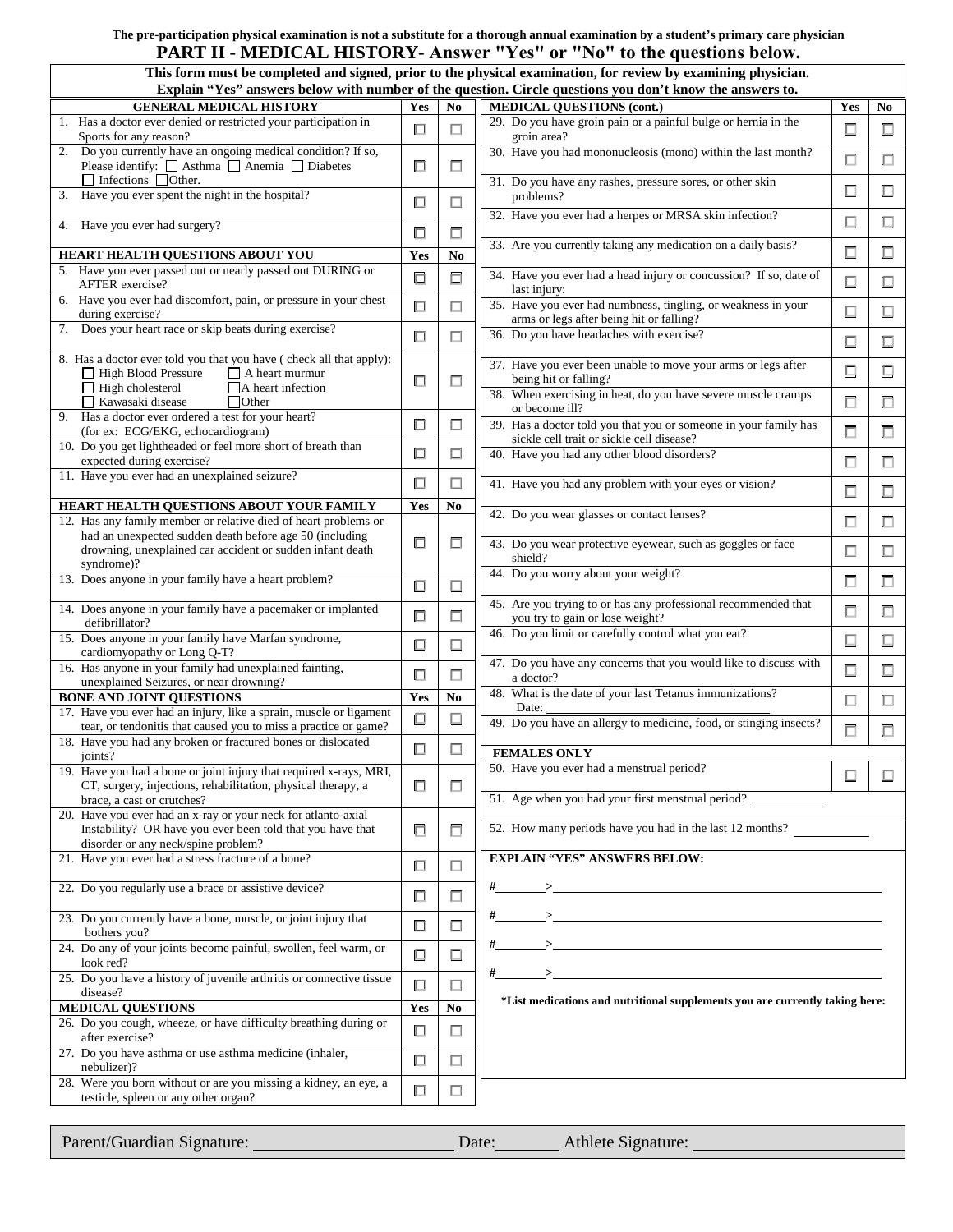### **PART III – PHYSICAL EXAMINATION**

(Physical examination is required each school year after May 1 of the preceding school year and is good through June  $30<sup>th</sup>$  of the current school year)\*\*

|                                               |                      | SCHOOL:<br>Date of Birth                                                                                                         |
|-----------------------------------------------|----------------------|----------------------------------------------------------------------------------------------------------------------------------|
| <b>EXAMINATION</b>                            |                      |                                                                                                                                  |
| Height                                        | Weight               | $\Box$ Male<br>$\Box$ Female                                                                                                     |
| <b>BP</b>                                     | <b>Resting Pulse</b> | Vision R 20/<br>Corrected □Yes □No<br>L 20/                                                                                      |
| <b>MEDICAL</b>                                | <b>NORMAL</b>        | <b>ABNORMAL FINDINGS</b>                                                                                                         |
| Appearance                                    |                      |                                                                                                                                  |
| Eyes/ears/nose/throat                         |                      |                                                                                                                                  |
| Lymph nodes                                   |                      |                                                                                                                                  |
| Heart                                         |                      |                                                                                                                                  |
| Pulses                                        |                      |                                                                                                                                  |
| Lungs                                         |                      |                                                                                                                                  |
| Abdomen                                       |                      |                                                                                                                                  |
| Genitourinary (Males only)                    |                      |                                                                                                                                  |
| Skin                                          |                      |                                                                                                                                  |
| Neurologic                                    |                      |                                                                                                                                  |
| <b>MUSCULOSKELETAL</b>                        | <b>NORMAL</b>        | <b>ABNORMAL FINDINGS</b>                                                                                                         |
| Neck                                          |                      |                                                                                                                                  |
| Back                                          |                      |                                                                                                                                  |
| Shoulder/arm                                  |                      |                                                                                                                                  |
| Elbow/forearm                                 |                      |                                                                                                                                  |
| Wrist/hand/fingers                            |                      |                                                                                                                                  |
| Hip/thigh                                     |                      |                                                                                                                                  |
| Knee                                          |                      |                                                                                                                                  |
| Leg/ankle                                     |                      |                                                                                                                                  |
| Foot/toes                                     |                      |                                                                                                                                  |
| Functional                                    |                      |                                                                                                                                  |
|                                               |                      | Medical Practitioner to School Staff (please indicate any instruction or recommendations here)                                   |
| <b>Emergency medications required on-site</b> |                      | $\Box$ Inhaler $\Box$ Epinephrine $\Box$ Glucagon $\Box$ Other                                                                   |
| <b>Comments:</b>                              |                      |                                                                                                                                  |
|                                               |                      |                                                                                                                                  |
|                                               |                      |                                                                                                                                  |
|                                               |                      |                                                                                                                                  |
|                                               |                      | I have reviewed the data above, reviewed his/her medical history form and make the following recommendations for his/her         |
| participation in athletics.                   |                      |                                                                                                                                  |
| $\Box$ CLEARED WITHOUT RESTRICTIONS           |                      |                                                                                                                                  |
|                                               |                      | $\Box$ CLEARED WITH FOLLOWING NOTATION: $\Box$                                                                                   |
|                                               |                      | $\Box$ Cleared AFTER documented further evaluation or treatment for:                                                             |
|                                               |                      | $\Box$ Cleared for Limited participation (check and explain "reason" for all that apply): "Limited Until Date": when appropriate |
| ❏                                             |                      | Not cleared for (specific sports) Until Date: Until Date:                                                                        |
|                                               |                      | Reason(s):                                                                                                                       |

**NOT CLEARED FOR PARTICIPATION** Reason(s): \_

| By this signature, I attest that I have examined the above student and completed this pre-participation physical including a review of Part II – Medical History. |                                         |  |  |  |
|-------------------------------------------------------------------------------------------------------------------------------------------------------------------|-----------------------------------------|--|--|--|
|                                                                                                                                                                   | $(MD, DO, LNP, PA)$ Date<br>circle one  |  |  |  |
|                                                                                                                                                                   | <b>Phone Number <i>Phone Number</i></b> |  |  |  |
| Address:<br>City<br><u> 1989 - Johann Stein, marwolaethau a bhann an t-Amhair an t-Amhair an t-Amhair an t-Amhair an t-Amhair an t-A</u>                          | State<br>Zin                            |  |  |  |

 **to practice in the United States will be accepted +Only signature of Doctor of Medicine, Doctor of Osteopathic Medicine, Nurse Practitioner or Physician's Assistant licensed**